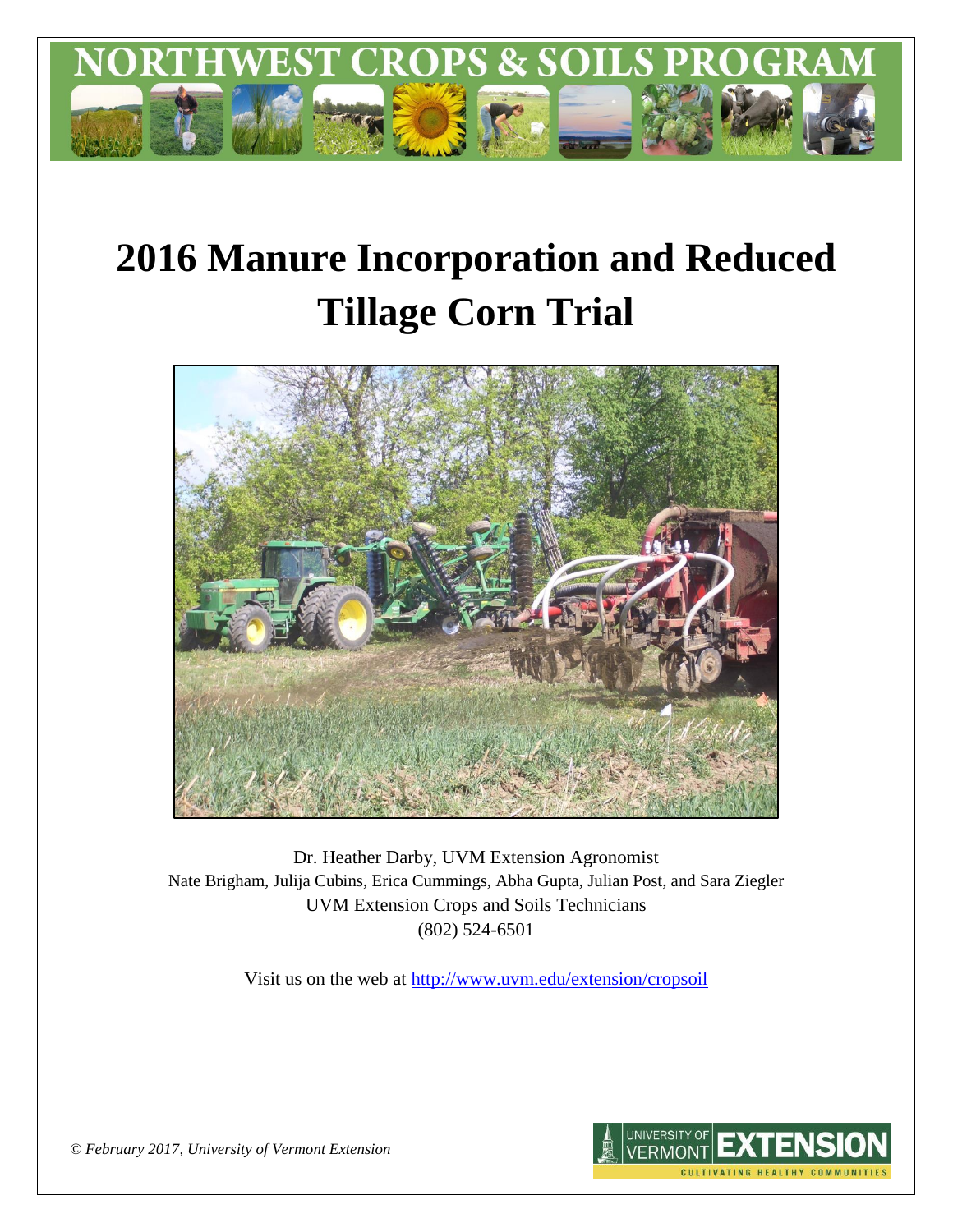## **2016 MANURE INCORPORATION AND REDUCED TILLAGE CORN TRIAL Dr. Heather Darby, University of Vermont Extension [heather.darby\[at\]uvm.edu](mailto:heather.darby@uvm.edu?subject=2013%20MINT%20Trial)**

Timely manure incorporation can reduce nutrient losses to the atmosphere and surface runoff. Keeping valuable nutrients, like nitrogen, in the soil can help reduce the purchase of expensive commercial fertilizers. Reduced tillage corn is becoming more common as growers recognize the benefits to soil health and water quality. Some options to implement reduced tillage include no-tillage and verticaltillage. No-tillage planting uses metal coulters to cut a slot for the seed, rather than tilling the soil. Vertical-tillage lightly tills the top 2-3" of the soil, as the implement is pulled quickly across a field to produce a uniform seedbed without deep tillage.

Little research has been done in the region to assess the combined effects of manure application and reduced tillage practices on silage corn yields and quality. With the increased regional availability of innovative equipment such as manure injectors, aerators, strip tillers, and no-till planters, the University of Vermont Extension's Northwest Crops & Soils Program designed a trial in 2016 to evaluate both manure incorporation and reduced tillage corn planting techniques on corn yield and quality.

# **MATERIALS AND METHODS**

A trial was initiated at Borderview Research Farm in Alburgh, VT in 2016. The experimental design was a randomized complete block with a split plot arrangement and four replications. Main plots were comprised of two reduced tillage methods; subplots consisted of four manure incorporation methods (Table 1).

| <b>Tillage</b> | <b>Manure incorporation</b> |
|----------------|-----------------------------|
| methods        | methods                     |
| No             | Aerator                     |
| Vertical       | <b>Broadcast</b>            |
| Plow           | Injection                   |
|                | Plow                        |

| Table 1. Main plot and subplot treatments of the manure |
|---------------------------------------------------------|
| incorporation and reduced tillage corn trial, 2016.     |

Each plot was 12' x 40' and there were 40' buffers between main plots (Table 2). The soil type at the research site was a Benson rocky silt loam. The previous crop was corn, followed by a cover crop of winter rye. Liquid manure was applied on 17-May at a rate of 6000 gallons ac<sup>-1</sup>. The manure incorporation methods were applied at the time of manure application (injection) or immediately following application (aerator and plow). Broadcasted manure was left on the surface and not incorporated. Vertical tillage was completed with a John Deere 2623 Vertical Tillage machine VT, on 17- May (Image 1).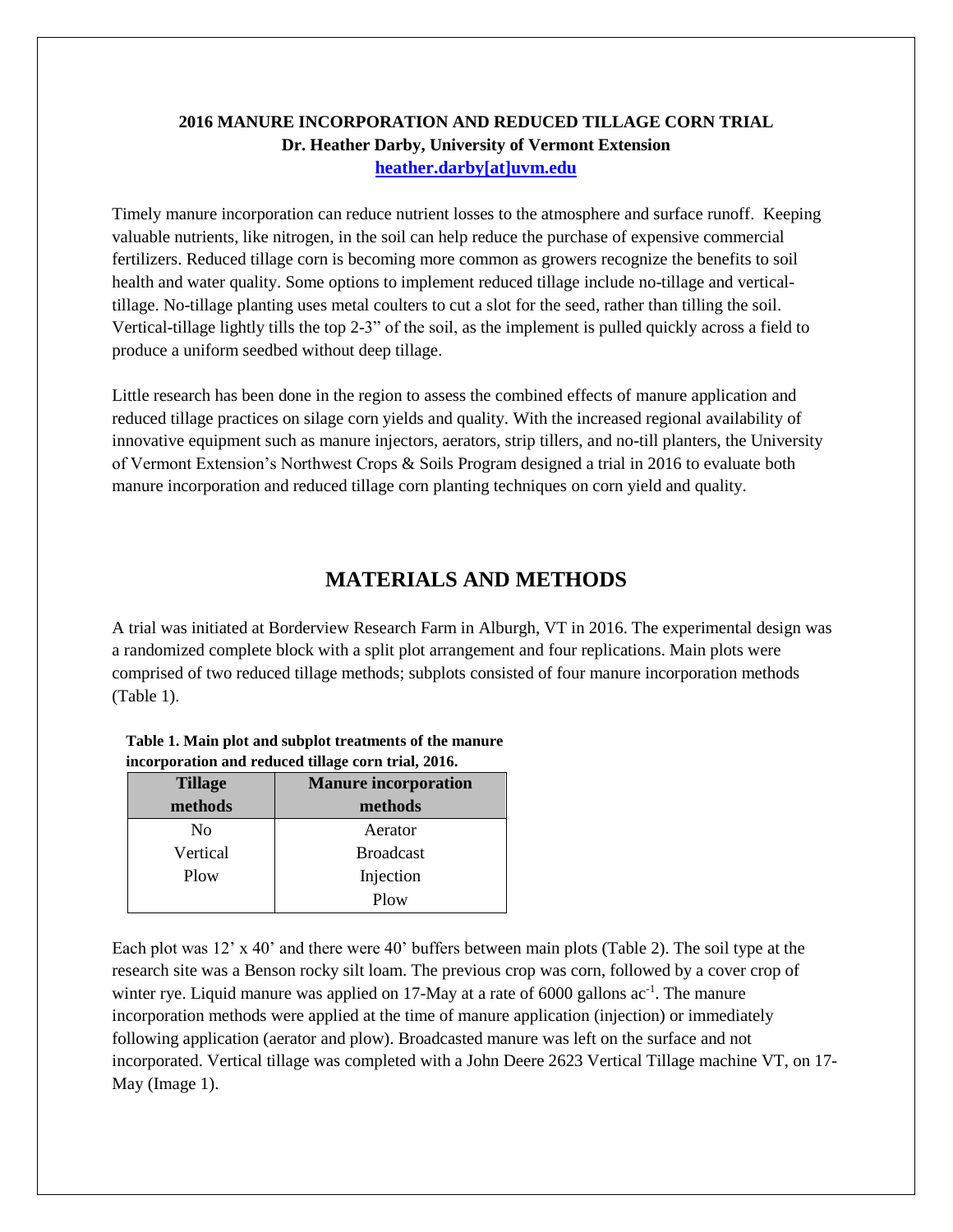

 **Image 1. John Deere 2623 VT vertical tillage.**

The corn variety planted was 'TMFZR198' (Mycogen, 86 RM). At planting, a 10-20-20 starter fertilizer was applied at 200 lbs ac<sup>-1</sup>.

| <b>Location</b>                       | <b>Borderview Research Farm - Alburgh, VT</b> |
|---------------------------------------|-----------------------------------------------|
| Soil type                             | Benson rocky silt loam                        |
| Previous crop                         | Corn with winter rye cover crop               |
| Plot size (ft)                        | $12 \times 40$                                |
| <b>Replications</b>                   | 4                                             |
| <b>Manure application date</b>        | $17-May$                                      |
| Manure application rate (gal $ac-1$ ) | 6000                                          |
| <b>Tillage (Vertical)</b>             | $17-May$                                      |
| <b>Corn variety</b>                   | Mycogen TMFZR198 (86 RM)                      |
| Seeding rate (seeds $ac^{-1}$ )       | 34,000                                        |
| <b>Planting equipment</b>             | John Deere 1750 corn planter                  |
| <b>Planting date</b>                  | $19-May$                                      |
| Row width (in.)                       | 30                                            |
| Starter fertilizer (at planting)      | 200 lbs $ac^{-1}$ 10-20-20                    |
| <b>Harvest date</b>                   | $21-Sep$                                      |

**Table 2. Trial specifics for manure incorporation and reduced tillage corn trial, Alburgh, VT, 2016.**

Corn plots were harvested on 21-Sep with a John Deere 2-row chopper, and forage was weighed in a wagon fitted with scales. Dry matter yields were calculated and then yields were adjusted to 35% dry matter. A subsample of the harvested material was collected, dried, ground, and then analyzed at the University of Vermont's Testing Laboratory, Burlington, VT, for quality analysis. Silage quality was analyzed using the FOSS NIRS (near infrared reflectance spectroscopy) DS2500 Feed and Forage analyzer. Dried and coarsely-ground plot samples were brought to the lab where they were reground using a cyclone sample mill (1mm screen) from the UDY Corporation. The samples were then analyzed using the FOSS NIRS DS2500 for crude protein (CP), neutral detergent fiber (NDF), acid detergent fiber (ADF), non-fiber carbohydrates (NFC), and starch.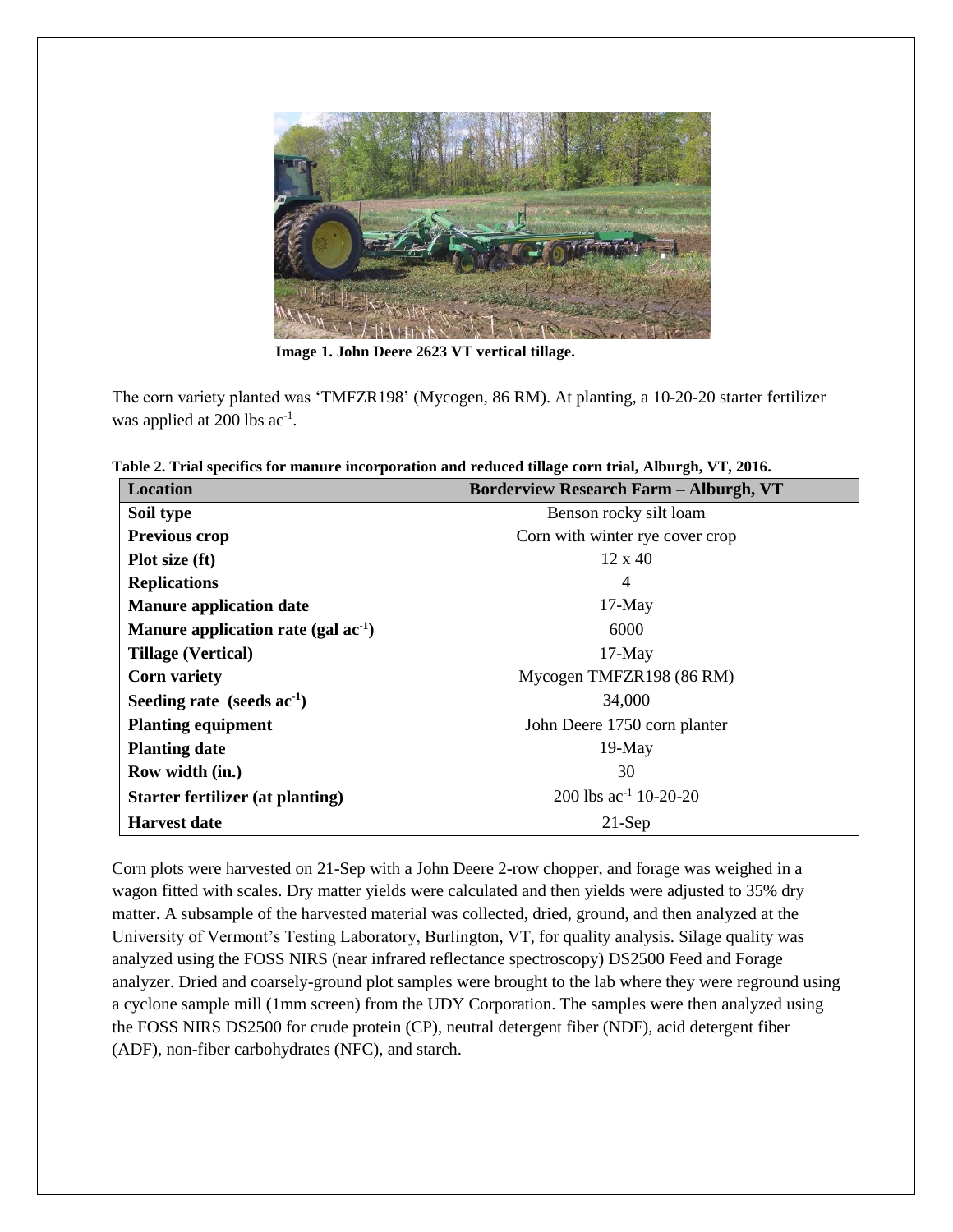Mixtures of true proteins, composed of amino acids, and non-protein nitrogen make up the CP content of forages. The CP content of forages is determined by measuring the amount of nitrogen and multiplying by 6.25. The bulky characteristics of forage come from fiber. Forage feeding values are negatively associated with fiber since the less digestible portions of plants are contained in the fiber fraction. The detergent fiber analysis system separates forages into two parts: cell contents, which include sugars, starches, proteins, non-protein nitrogen, fats and other highly digestible compounds; and the less digestible components found in the fiber fraction. The total fiber content of forage is contained in the neutral detergent fiber (NDF). Chemically, this fraction includes cellulose, hemicellulose, and lignin. Because of these chemical components and their association with the bulkiness of feeds, NDF is closely related to feed intake and rumen fill in cows. Acid detergent fiber (ADF) is used to determine the digestibility and energy derived from a forage crop. ADF is a direct measurement of the cellulose, lignin, silica, insoluble CP, and ash content of a crop. These components are among the least digestible portions of a plant. Due to this, a lower ADF content correlates to higher plant digestibility.

Non-fiber carbohydrates (NFC) are composed of starch, simple sugars, and soluble fibers. Often NFC is digested more quickly than fiber and provides energy to rumen microbes. The fermentation of NFC is the precursor to volatile fatty acids, which can be used as energy by ruminant animals. Units of glucose are the building blocks of starch. Starch content and digestibility can have major impacts on milk production, specifically the NEL, or net energy for lactation. Starch levels vary from field to field, depending on growing conditions and variety.

Net energy of lactation ( $NE<sub>L</sub>$ ) is calculated based on concentrations of NDF. NE<sub>L</sub> can be used as a tool to determine the quality of a ration, but should not be considered the sole indicator of the quality of a feed, as  $NE<sub>L</sub>$  is affected by the quantity of a cow's dry matter intake, the speed at which her ration is consumed, the contents of the ration, feeding practices, the level of her production, and many other factors. Most labs calculate  $NE<sub>L</sub>$  at an intake of three times maintenance. Starch can also have an effect on  $NE<sub>L</sub>$ , where the greater the starch content, the higher the  $NE<sub>L</sub>$  (measured in Mcal per pound of silage), up to a certain point. High grain corn silage can have average starch values exceeding 40%. Non-structural Carbohydrate (NSC) are simple carbohydrates, such as starches and sugars, stored inside the cell that can be rapidly and easily digested by the animal. NSC is considered to serve as a readily available energy source and should be in the 30-40% range, on a dry matter basis. Total digestible nutrients (TDN) report the percentage of digestible material in silage. Total digestible nutrients are calculated from NDF and NDFD and express the differences in digestible material between silages.

The silage performance indices of milk per acre and milk per ton were calculated using a model derived from the spreadsheet entitled "MILK2006," developed by researchers at the University of Wisconsin. Milk per ton measures the pounds of milk that could be produced from a ton of silage. This value is generated by approximating a balanced ration meeting animal energy, protein, and fiber needs based on silage quality. The value is based on a standard cow weight and level of milk production. Milk per acre is calculated by multiplying the milk per ton value by silage dry matter yield. Therefore, milk per ton is an overall indicator of forage quality and milk per acre an indicator of forage yield and quality. Milk per ton and milk per acre calculations provide relative rankings of forage samples, but should not be considered as predictive of actual milk responses in specific situations for the following reasons: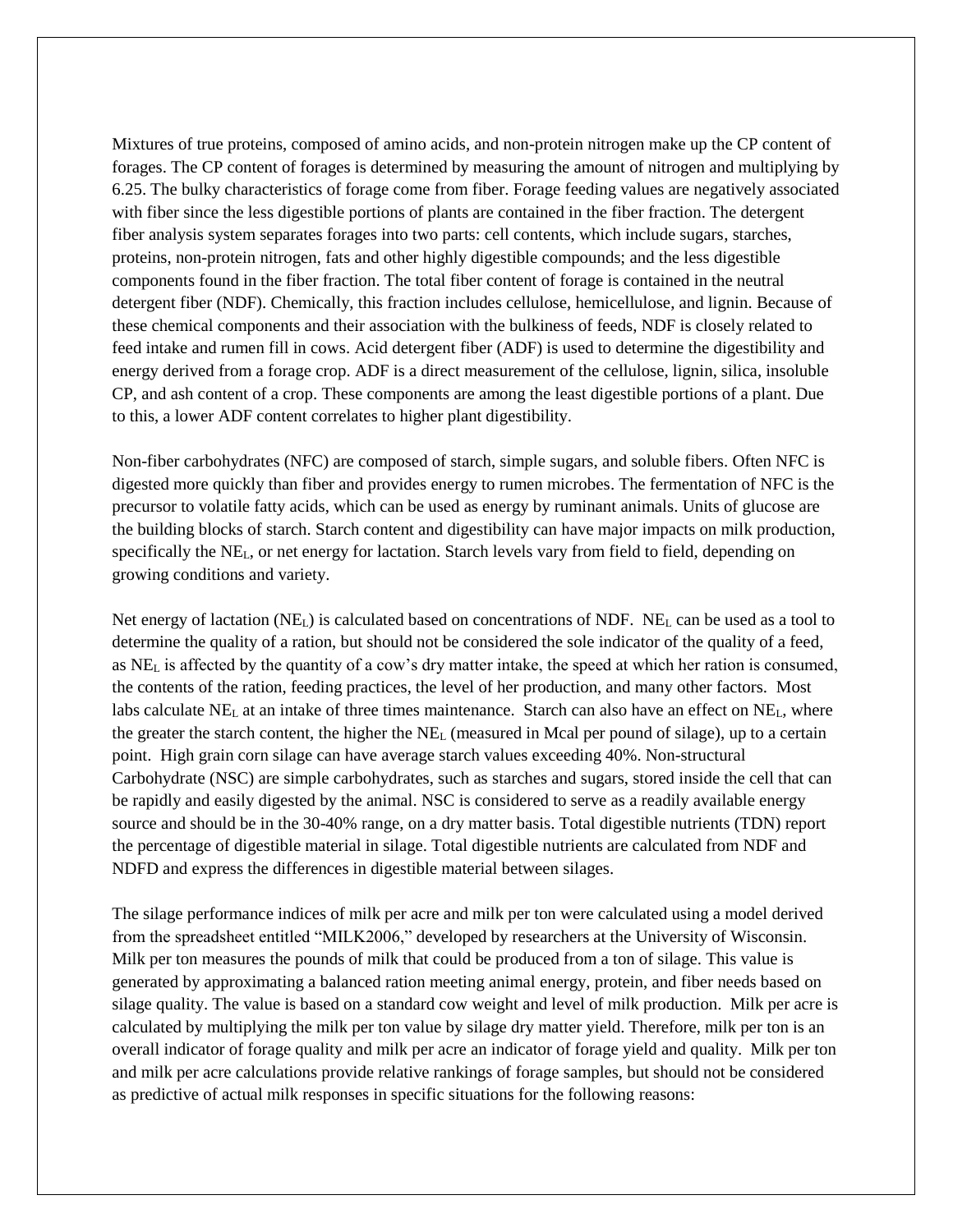- 1) Equations and calculations are simplified to reduce inputs for ease of use,
- 2) Farm to farm differences exist, and
- 3) Genetic, dietary, and environmental differences affecting feed utilization are not considered.

Yield data and stand characteristics were analyzed using mixed model analysis using the mixed procedure of SAS (SAS Institute, 1999). Replications within trials were treated as random effects, and hybrids were treated as fixed. Hybrid mean comparisons were made using the Least Significant Difference (LSD) procedure when the F-test was considered significant  $(p<0.10)$ .

Variations in yield and quality can occur because of variations in genetics, soil, weather, and other growing conditions. Statistical analysis makes it possible to determine whether a difference among hybrids is real or whether it might have occurred due to other variations in the field. At the bottom of each table a LSD value is presented for each variable (i.e. yield). Least Significant Differences (LSDs) at the 0.10 level of significance are shown. Where the difference between two hybrids within a column is equal to or greater than the LSD value at the bottom of the column, you can be sure that for 9 out of 10 times, there is a real difference between the two hybrids. Hybrids that were not significantly lower in performance than the highest hybrid in a particular column are indicated with an asterisk. In the example

at right, hybrid C is significantly different from hybrid A but not from hybrid B. The difference between C and B is equal to 1.5, which is less than the LSD value of 2.0. This means that these hybrids did not differ in yield. The difference between C and A is equal to 3.0, which is greater than the LSD value of 2.0. This means that the yields of these hybrids were significantly different from one another. The asterisk indicates that hybrid B was not significantly lower than the top yielding hybrid C, indicated in bold.

| <b>Hybrid</b> | Yield  |
|---------------|--------|
| A             | 6.0    |
| B             | $7.5*$ |
| C.            | $9.0*$ |
| LSD           | 2.0    |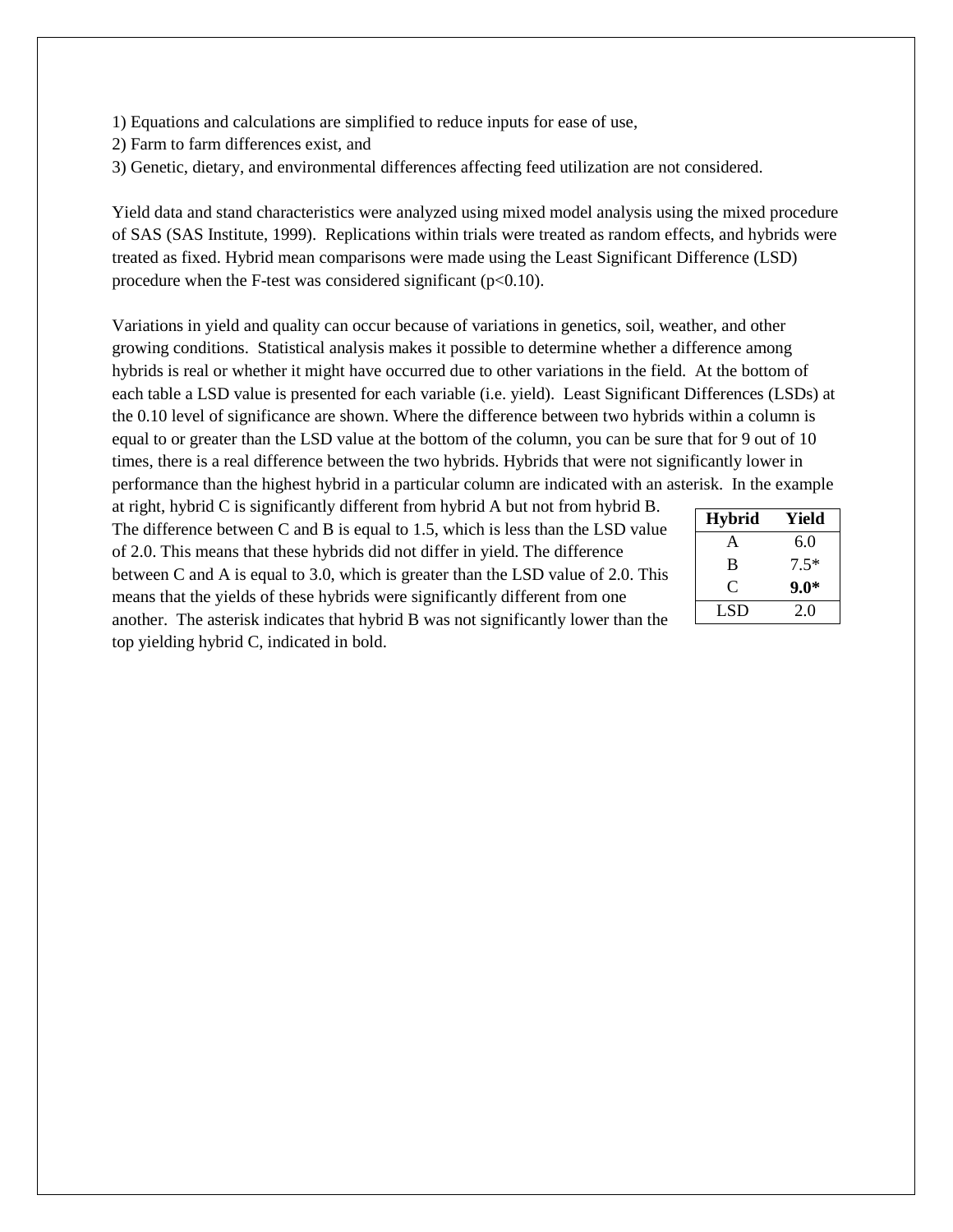# **RESULTS**

Seasonal temperature and precipitation recorded at Borderview Research Farm in Alburgh, VT are reported in Table 3. Temperatures through June and July of the growing season were near historical averages, with warmer than normal temperatures at the beginning and end of the growing season (May and August and September). Rainfall through the growing season was less than normal – a total of 7.27 inches below normal through the growing season. There was a total of 2562 Growing Degree Days (GDDs) for May through September—268 GDDs more than the historical average.

| Alburgh, VT                       | May     | Jun     | Jul     | Aug     | Sep     |
|-----------------------------------|---------|---------|---------|---------|---------|
| Average temperature $(^{\circ}F)$ | 58.1    | 65.8    | 70.7    | 71.6    | 63.4    |
| Departure from normal             | 1.80    | 0.00    | 0.10    | 2.90    | 2.90    |
|                                   |         |         |         |         |         |
| Precipitation (inches)            | 1.50    | 2.80    | 1.80    | 3.00    | 2.50    |
| Departure from normal             | $-1.92$ | $-0.88$ | $-2.37$ | $-0.93$ | $-1.17$ |
|                                   |         |         |         |         |         |
| Growing Degree Days (base 50°F)   | 340     | 481     | 640     | 663     | 438     |
| Departure from normal             | 74      | 7       |         | 82      | 104     |

#### **Table 3. 2016 weather data for Alburgh, VT.**

Based on weather data from a Davis Instruments Vantage Pro2 with WeatherLink data logger. Historical averages are for 30 years of NOAA data (1981-2010) from Burlington, VT.

## *Impact of Tillage Method*

There was no significant difference between the tillage treatments on corn silage yield. The average yield for the trial was 21.5 tons per acre (Table 4).

|               | Yield          |
|---------------|----------------|
| Treatment     | tons $ac^{-1}$ |
| No-till       | 19.8           |
| Vertical till | 23.0           |
| Plow          | 21.9           |
| Trial mean    | 21.5           |
| LSD(0.10)     | <b>NS</b>      |
|               |                |

**Table 4. Impact of tillage method on yield, Alburgh, VT, 2016.**

NS – No significant difference amongst treatments.

Corn silage quality indicators were impacted significantly by tillage treatment (Table 5). Crude protein and TDN did not differ by treatment. The treatments that received tillage had the lowest fiber concentrations, highest levels of starch and NEL. Starch and NE<sup>L</sup> however, were not significantly different from the vertical tilled plots. This may indicate that the treatments with tillage produced larger ears resulting in better quality feed.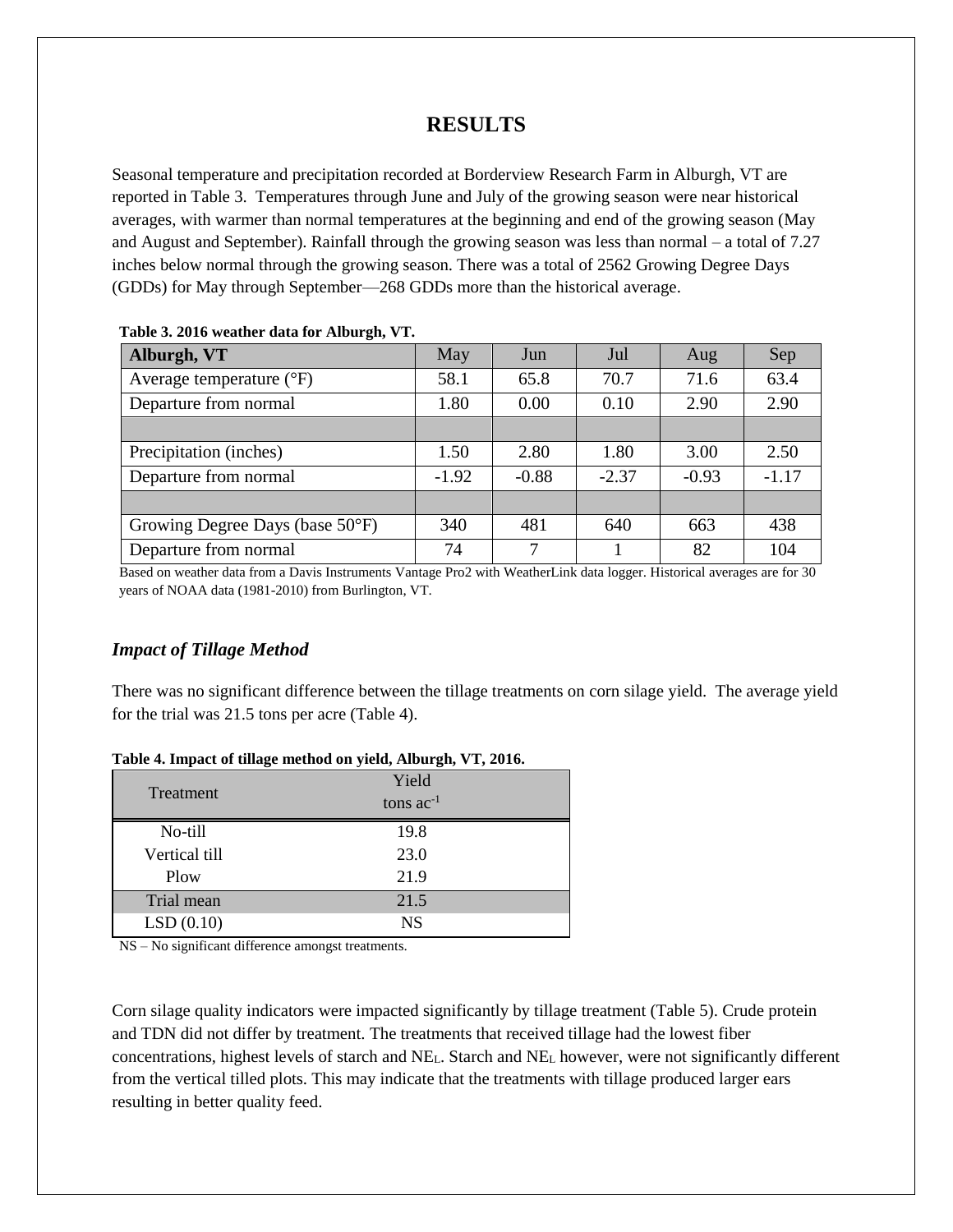|                                       | $\mathbf{a}$ |         | -          |            |           |            |                 |                       |               |  |
|---------------------------------------|--------------|---------|------------|------------|-----------|------------|-----------------|-----------------------|---------------|--|
| <b>Forage Quality Characteristics</b> |              |         |            |            |           |            |                 |                       | Milk          |  |
|                                       | CP           | ADF     | <b>NDF</b> | <b>NFC</b> | Starch    | <b>TDN</b> | NE <sub>L</sub> |                       |               |  |
| Treatment                             | $%$ of       | $%$ of  | $%$ of     | $%$ of     | $%$ of    | %          | Mcal/lb         | $\text{ton}^{-1}$ lbs | $ac^{-1}$ lbs |  |
|                                       | <b>DM</b>    | DM      | <b>DM</b>  | DM         | <b>DM</b> |            |                 |                       |               |  |
| No-till                               | 9.47         | 25.0    | 47.9       | 52.3       | 48.5      | 77.2       | 0.72            | 3538                  | 24503         |  |
| Vertical till                         | 9.45         | $23.7*$ | $45.1*$    | $55.5*$    | $53.0*$   | 77.4       | $0.73*$         | 3585                  | 28816         |  |
| Plow                                  | 9.99         | $22.8*$ | 44.4*      | $55.5*$    | $53.0*$   | 77.1       | $0.73*$         | 3570                  | 27328         |  |
| Trial mean                            | 9.64         | 23.8    | 45.8       | 54.4       | 51.5      | 77.2       | 0.73            | 3564                  | 26882         |  |
| LSD(0.10)                             | NS           | 0.94    | 1.63       | 1.62       | 2.24      | NS         | 0.008           | NS                    | <b>NS</b>     |  |

#### **Table 5. Corn silage quality indicators by tillage method, Alburgh, VT, 2016.**

\*Treatments with an asterisk are not significantly different than the top performer shown in **bold**. NS – No significant difference.

### *Impact of Manure Incorporation Method*

Prior to planting and/or termination, a sample of cereal rye cover crop was taken on 5-May and sent to the lab for analysis. The cover crop from the manure injection treatment had the highest levels of nitrogen (N) and carbon (C) (Table 6), as well as the lowest carbon to nitrogen ratio. The broadcast treatment had the lowest levels of N and C.

|                  | N         | C         | N             | $\mathcal{C}_{\mathcal{C}}$ | Ratio     |
|------------------|-----------|-----------|---------------|-----------------------------|-----------|
| <b>Treatment</b> | lbs/acre  | lbs/acre  | $\frac{0}{0}$ | $\frac{0}{0}$               | C/N       |
|                  |           |           |               |                             |           |
| Aerway           | 31.1      | 334       | 3.74          | $42.5*$                     | 11.7      |
| <b>Broadcast</b> | 35.5      | 411       | 3.52          | 41.5                        | 12.4      |
| Injection        | 48.9      | 458       | 4.25          | $42.6*$                     | 10.4      |
| Plow             | 37.8      | 419       | 3.62          | $41.8*$                     | 11.8      |
| Trial mean       | 38.4      | 405       | 3.78          | 42.1                        | 11.6      |
| LSD(0.10)        | <b>NS</b> | <b>NS</b> | <b>NS</b>     | 0.78                        | <b>NS</b> |

#### **Table 6. Impact of manure incorporation method on N and C, Alburgh, VT, 2016.**

\*Treatments with an asterisk are not significantly different than the top performer in **bold**.

NS – No significant difference amongst treatments.

There was no significant difference in yield by manure incorporation treatment (Table 7). The trial mean was 21.4 tons per acre.

### **Table 7. Impact of manure incorporation on yield, Alburgh, VT, 2016.**

|                  | Yield          |
|------------------|----------------|
| Treatment        | tons $ac^{-1}$ |
| Aerway           | 19.8           |
| <b>Broadcast</b> | 22.0           |
| Injection        | 21.8           |
| Plow             | 22.0           |
| Trial mean       | 21.4           |
| LSD(0.10)        | NS             |

NS – No significant difference in treatments.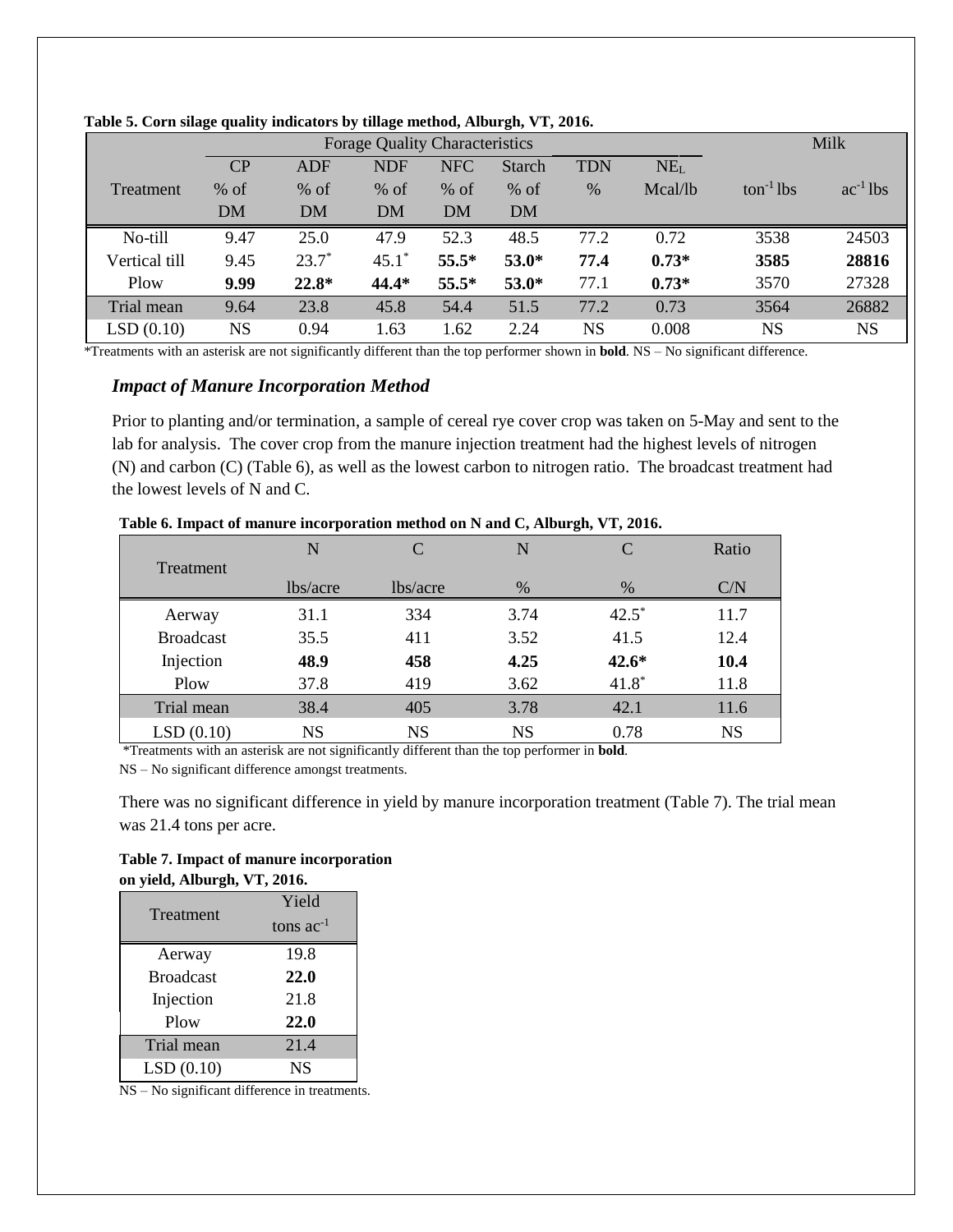Soil health parameters including aggregate stability and active carbon were measured in the various manure treatments. Treatments with broadcast applied manure had the highest levels of aggregate stability and active carbon, but this was not significantly higher than injected or plow treatments (Table 8). The trial mean was 33.5% aggregate stability.

| -88- -8- -       |                                  |                                     |  |
|------------------|----------------------------------|-------------------------------------|--|
| Treatment        | Aggregate<br>stability<br>$(\%)$ | Active<br>carbon<br>$mg \, kg^{-1}$ |  |
| <b>Broadcast</b> | 38.0                             | 1094                                |  |
| Injection        | 31.8                             | 951                                 |  |
| Plow             | 30.8                             | 1029                                |  |
| Trial mean       | 33.5                             | 1025                                |  |
| LSD(0.10)        | <b>NS</b>                        | <b>NS</b>                           |  |

## **Table 8. Impact of incorporation method on aggregate stability, Alburgh, VT, 2016.**

\*Top performing treatments are in **bold**.

NS – No significant difference.

Corn silage quality did differ by manure incorporation method, with regards to CP, ADF, and NDF (Table 9). There was a significant difference in CP, with a trial average of 9.46%. The plow treatment had the highest concentration of CP at 9.99%, this was statistically similar to the broadcast treatments. Acid detergent fiber and NDF were also lowest in the plow and broadcast treatments.

| <b>Forage Quality Characteristics</b> |           |         |            |            |           |            | Milk            |             |            |
|---------------------------------------|-----------|---------|------------|------------|-----------|------------|-----------------|-------------|------------|
|                                       | CP        | ADF     | <b>NDF</b> | <b>NFC</b> | Starch    | <b>TDN</b> | NE <sub>L</sub> |             |            |
| Treatment                             | $%$ of    | $%$ of  | $%$ of     | $%$ of     | $%$ of    | $\%$       | Mcal/           | $tons^{-1}$ | $ac^{-1}$  |
|                                       | <b>DM</b> | DM      | DM         | DM         | DM        |            | 1 <sub>b</sub>  | 1bs         | <i>lbs</i> |
| Aerway                                | 9.12      | 25.7    | 48.0       | 52.9       | 49.2      | 77.7       | 0.73            | 3572        | 24822      |
| <b>Broadcast</b>                      | $9.47*$   | 24.3    | $46.6*$    | 53.4       | 50.2      | 77.3       | 0.73            | 3554        | 27367      |
| Injection                             | 9.26      | 24.6    | 46.9       | 53.7       | 50.5      | 77.2       | 0.73            | 3551        | 27122      |
| Plow                                  | $9.99*$   | $22.8*$ | 44.4*      | 55.5       | 53.0      | 77.1       | 0.73            | 3570        | 27328      |
| Trial mean                            | 9.46      | 24.4    | 44.6       | 53.9       | 50.7      | 77.3       | 0.73            | 3562        | 26660      |
| LSD(0.10)                             | 0.58      | 1.33    | 2.30       | NS         | <b>NS</b> | <b>NS</b>  | <b>NS</b>       | <b>NS</b>   | <b>NS</b>  |

#### **Table 9. Corn silage quality indicators by manure incorporation method, Alburgh, VT, 2016.**

\*Treatments with an asterisk are not significantly different than the top performer in **bold**.

NS – No significant difference amongst treatments.